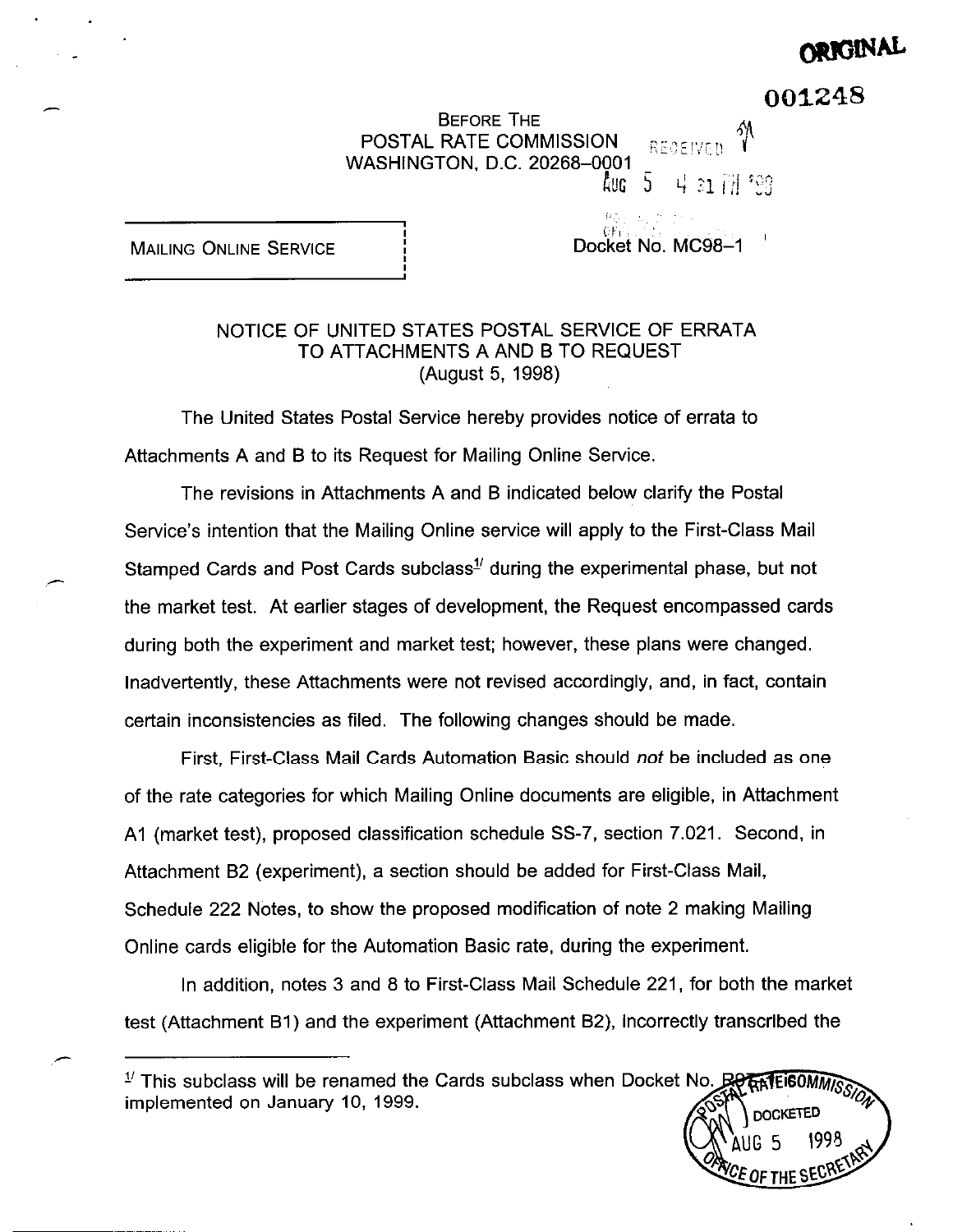first two words from the current notes ("Rates apply") as "Rate applies". This should be corrected. Moreover, the proposed additions to the notes are clarified to apply only to the Basic Automation rate. Finally, other transcription and typographical errors are also corrected.

The changes are described in more detail in the attached page. Revised pages of Attachments A and B are also attached.

Respectfully submitted,

UNITED STATES POSTAL SERVICE

By its attorneys:

Daniel J. Foucheaux, Jr. Chief Counsel, Ratemaking

Rubin

David H. Rubin

475 L'Enfant Plaza West, S.W. Washington, D.C. 20260-1137 (202) 268-2986; Fax -5402 August 5, 1998

.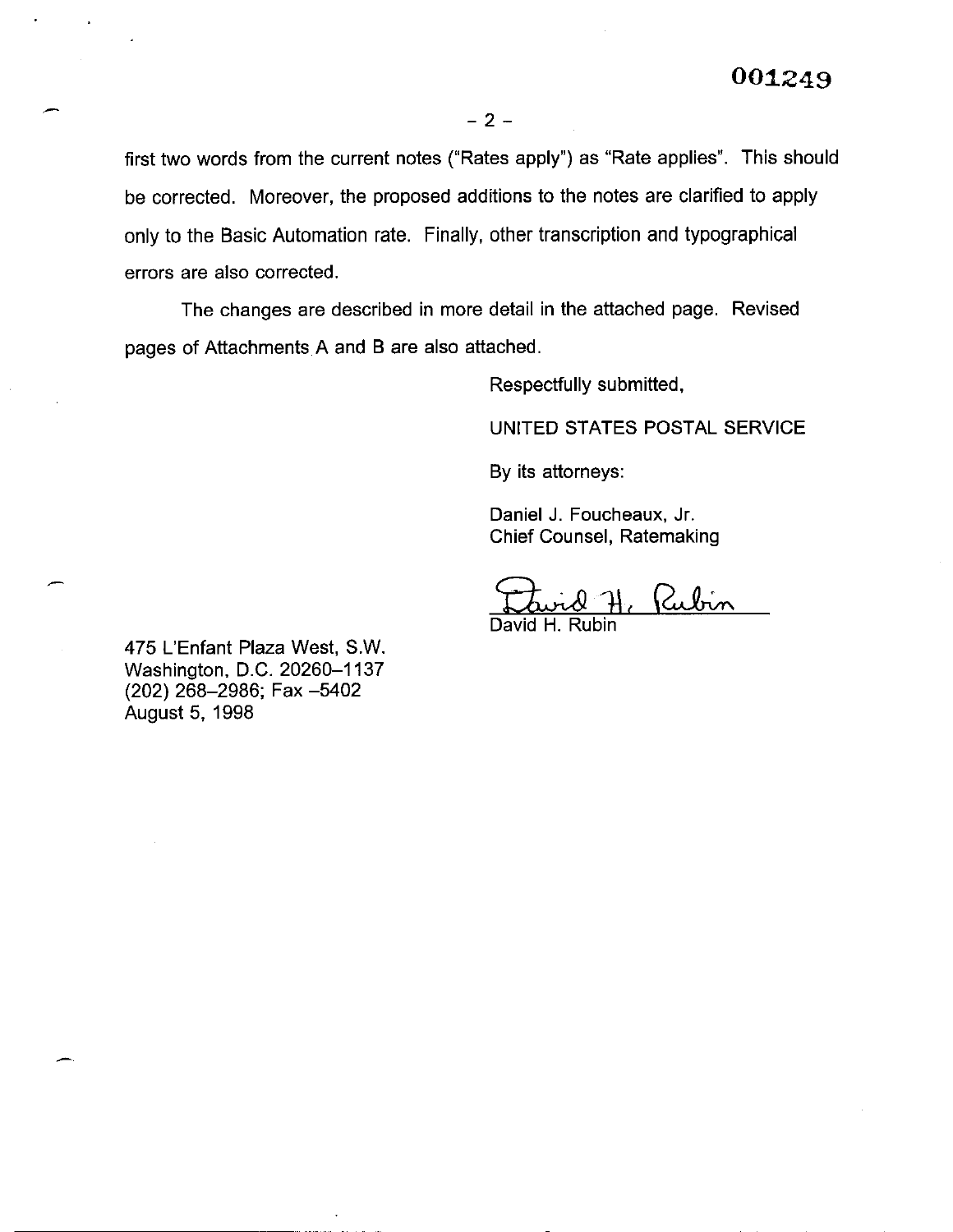#### LIST OF CHANGES

## Attachment Al

Change "specified" to "prescribed" in second line of proposed section 321.24. Delete the reference to the First-Class Mail Cards Automation Basic rate category in proposed section 7.021.

#### Attachment A2

Change "prescribed" to "specified" in second line of proposed section 321.24, and second line of proposed section 321.44.

#### Attachment B1

Notes 3 and 8 to First-Class Mail Rate Schedule 221:

Change "Rate applies" to "Rates apply" Change "and documents" to "and, for the Basic Presort rate, documents"

#### Attachment B2

Notes 3 and 8 to First-Class Mail Rate Schedule 221:

Change "Rate applies" to "Rates apply" Change "and documents" to "and, for the Basic Presort rate, documents"

Proposed modification for Note 2 to First-Class Mail Rate Schedule 222 should be added as follows:

Rates apply to bulk-entered mailings of at least 500 pieces, which must be barcoded and meet other preparation requirements specified by the Postal Service, and, for the Basic Presort rate, documents provided for entry using Mailing Online service, pursuant to section 981.

Proposed Fee Schedule 981:

Delete comma between "mailing" and "and".